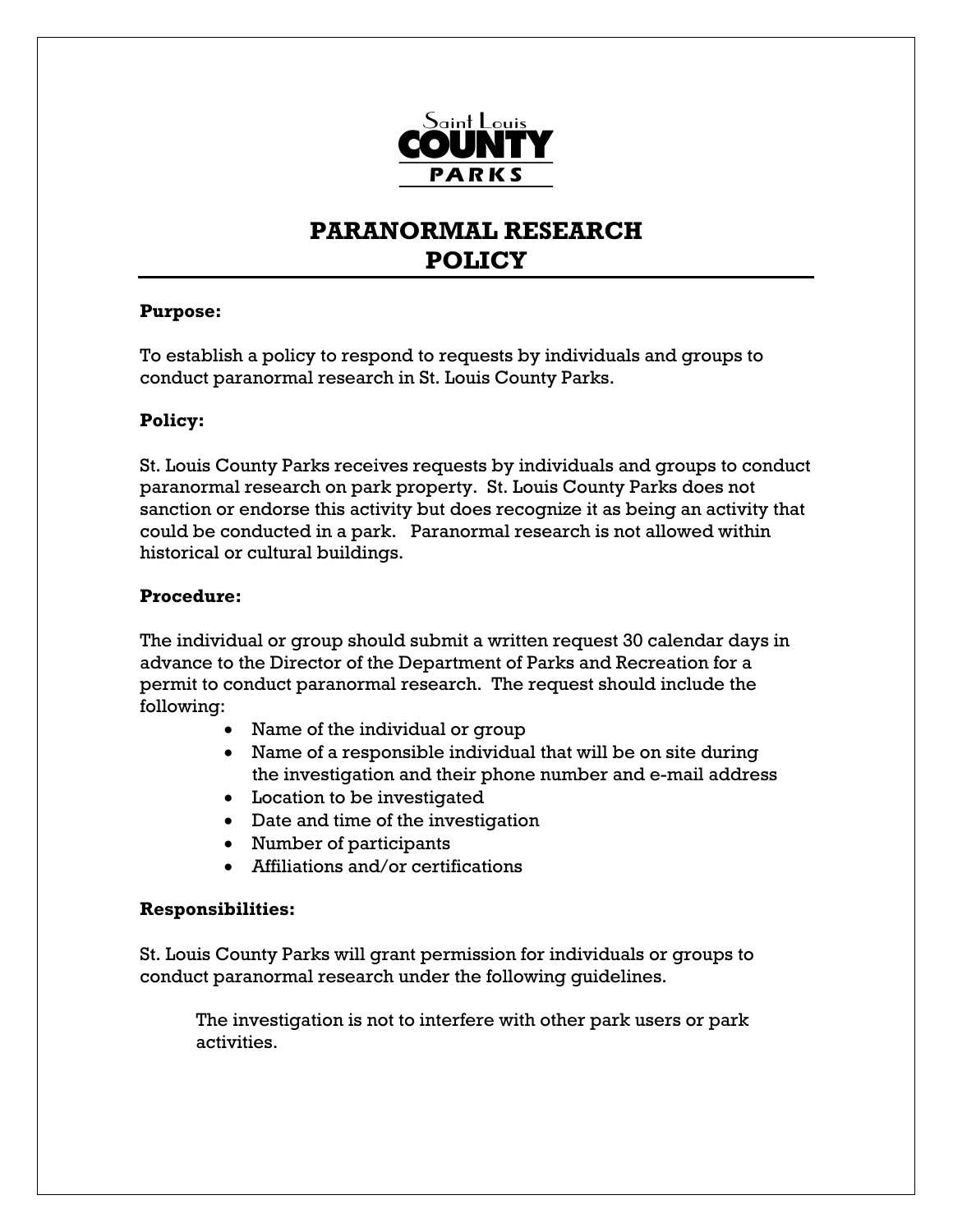The investigation will occur during normal park hours. After hour investigations will be considered but will require the presence of a contract Park Ranger, paid by the investigators, after the park closes.

Investigations conducted on park property not open to the public will require the presence of a contract Park Ranger, paid by the investigators.

Through cooperative agreements, some sites are patrolled or maintained by other agencies. If this is the case, it will be the responsibility of the investigators to obtain permission from the other agency. Permission from St. Louis County does not supersede any other required permits.

 Any minor under the age of seventeen (17) years must be accompanied by his parent, guardian, or other adult person having the care and custody of the minor.

All park regulations will apply. Including the following:

**Alcoholic Beverages…**The possession and/or use of alcoholic beverages in any County Park is not allowed except by reservation or when purchased from a licensed concessionaire. (Co. Ord. 616.060) Alcohol is prohibited. Permission to conduct paranormal research does not include permission to possess and/or use alcoholic beverages.

**Business Solicitation…**Solicitation of any business or service is prohibited. No one may sell goods, maintain a concession or use public County Park property for commercial purposes except by written permission of the Director of St. Louis County Parks and Recreation. (Co. Ord. 616.160)

**Closing…**All County Parks close 30 minutes after official sunset except as posted or by reservation (Co. Ord. 101.080)

**Dumping…**Do not dump garbage, trash or yard waste in County Parks. (Co. Ord. 101.130)

**Excessive Noise…**Excessive noise is not allowed in County Parks regardless of how it is generated. (Co. Ord. 616.080) Disturbing the peace of others is prohibited - music cannot be audible at a distance of greater than 50 feet from where it is being played without a permit. (Co. Ord. 616.035)

**Natural Life…**Do not pick the flowers or in any way alter the vegetation growing in your County Parks. (County Ordinance